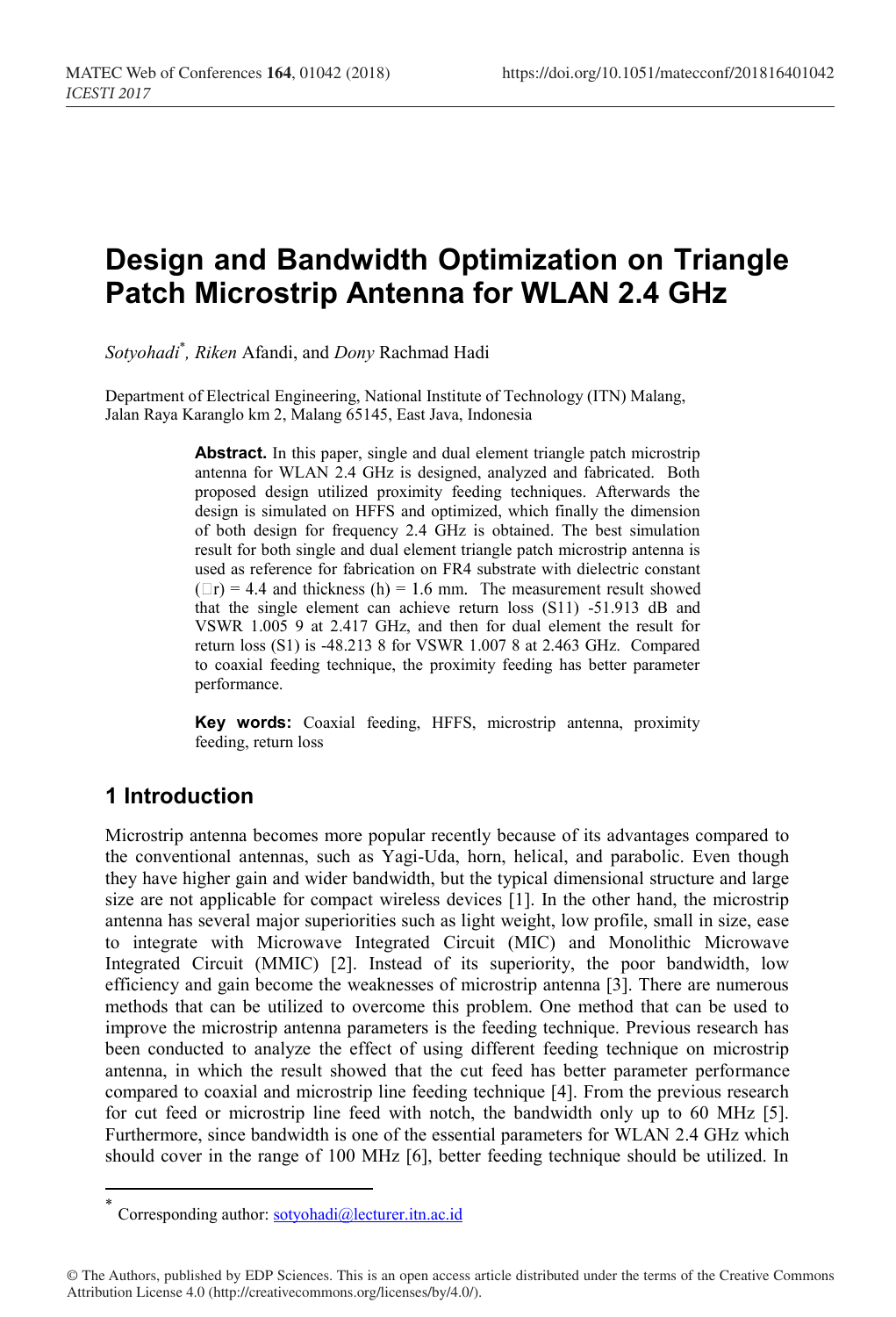order to accommodate wider bandwidth, the proximity coupled feeding is one of feeding techniques which has better characteristics in suppressing the spurious feed radiation and enhance bandwidth [7]. Therefore, the use of proximity coupled feeding in present research design on microstrip antenna is considerable.

The aim of this research is to design and analyze a single and dual element triangle patch microstrip antenna utilized proximity coupled feeding. The decision on using triangle patch microstrip antenna is based on the reason that the area of triangle patch has fewer dimensions for the specified operation frequency [8]. Afterwards, the fabricated design is measured and compared to the bandwidth result of triangle patch microstrip antenna which utilized the coaxial feeding technique.

# **2 Antenna design**

The triangle patch microstrip antenna is design to operate for 2.4 GHz. The design is fabricated on the dielectric substrate FR4, which has the dielectric permittivity constant of the substrate ( $\varepsilon$ r) = 4.4 and thickness of the substrate (h) = 1.6 mm.

#### **2.1 Resonant frequency**

Resonant frequency determines the dimension of the microstrip antenna. Therefore the corresponding resonance frequency is determine by reference [9]

$$
f_r = \frac{ck_{mn}}{2\pi\sqrt{\varepsilon_r}} = \frac{2c}{3a\sqrt{\varepsilon_r}}(m^2 + mn + n^2)
$$
 (1)

Where  $c$  is velocity of light in free space and  $K_{mn}$  is wave number. The wave number can be determined by reference [9]

$$
K_{mn} = \frac{4\pi}{3a} \sqrt{m^2 + mn + n^2}
$$

Therefore, from the above equation for lowest order resonance frequency, is given [9]

$$
f_r = \frac{2c}{3a\sqrt{\varepsilon_r}}\tag{2}
$$

Where:

 $f_r$ = resonance frequency

 $a =$  length of the side triangular patch

*εr*= relative dielectric constant of substrate

#### **2.2 Triangular patch dimension**

The triangular patch has three sides with *a* length, as shown in Figure 1 [10].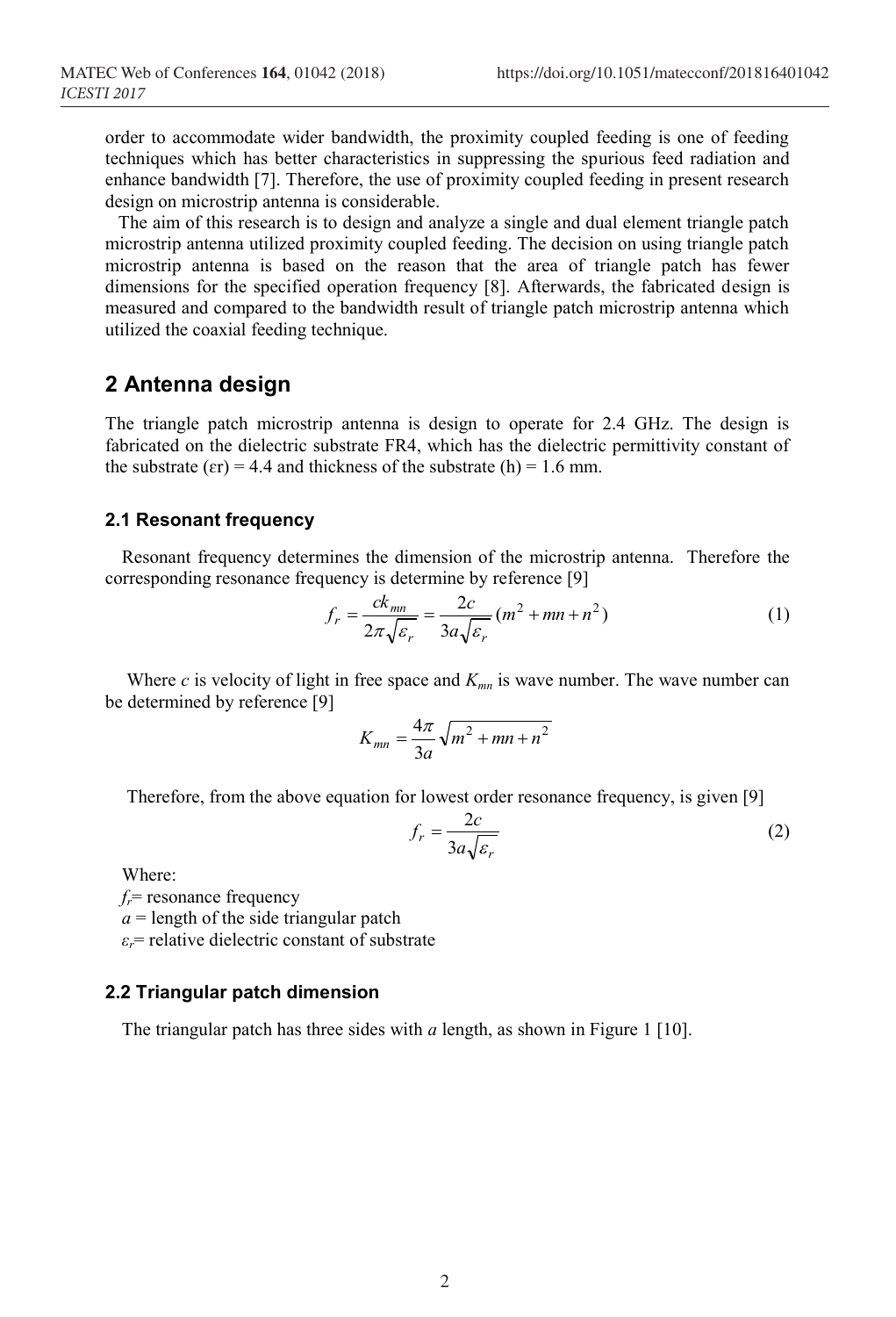

**Fig. 1**. Triangular patch microstrip antenna.

After substituting the above equation with the given value for  $f_r = 2.44$  GHz as the centre frequency for WLAN, velocity of light  $c = 3 \times 10^8$  *m*  $s^{-1}$ , and  $\varepsilon_r = 4.4$ , the length of *a* can be calculated. In order to determine length of triangle patch *a*, the Eq. 2 is utilized which give the result [11].

$$
a = \frac{2c}{3f_r\sqrt{\varepsilon_r}}\tag{3}
$$

Finally, the value for length of triangle is obtained  $a = 39.076$  3 mm. Thus the height ( $L_p$ ) is determined by mathematical equation as follow,

$$
H = L_p = \sqrt{a^2 - \left(\frac{1}{2} \times a\right)^2} \tag{4}
$$

From above Eq.4 for  $a = 39.076$  3 mm, it can be calculated that the height of triangle patch  $L_p$  = 33.774 9 mm.

#### **2.3 Ground plane dimension**

The ground plane is an area which located in the bottom side. The position of ground plane is shown in Figure 2.



**Fig. 2.** Ground plane triangular patch microstrip antenna.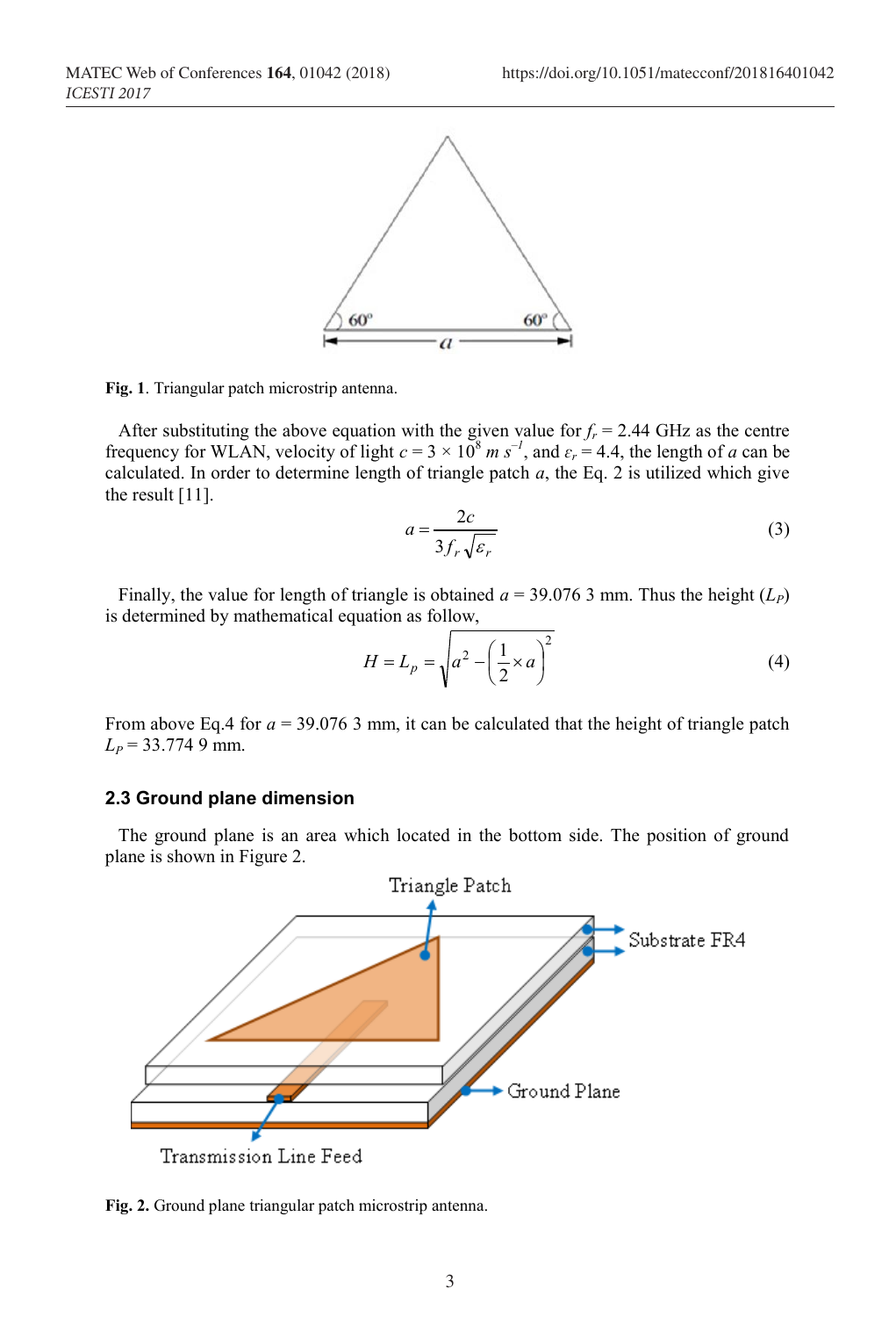According to Punit S. Nakar the size of ground plane is larger than the patch dimensions by approximately six times the height or thickness of the substrate all around the periphery. Hence for the dimension design of the ground plane is determined by reference [12],

$$
L_g = 6h + L_p \tag{5}
$$

$$
L_g = 6 \times 1.6 + 33.7749 = 43.3749 \text{ mm}
$$
  
\n
$$
W_g = 6h + W_p
$$
  
\n
$$
W_g = 6 \times 1.6 + 39.0763 = 48.6763 \text{ mm}
$$
 (6)

#### **2.4 Proximity coupled feeding**

In proximity coupled feeding eventually is arrange in stack of substrate layer, which mainly the feeding technique is similar to that microstrip line feeding. The dimension of the microstrip line feeding has important value in order to have matching condition between impedance of the triangle patch microstrip antenna and the transmission line. Therefore the width and length of  $Z_0 = 50 \Omega$  microstrip feed line for single element can be determined from the following Equation [3],

$$
W_f = \frac{2h}{\pi} \left( B - 1 - \ln(2B - 1) + \frac{\varepsilon_r - 1}{2\varepsilon_r} \left[ \ln(B - 1) + 0.39 - \frac{0.61}{\varepsilon_r} \right] \right) \tag{7}
$$

Where  $h = 1.6$ ,  $B = 5.64$  and  $\varepsilon_r = 4.4$  then the result for feed line width can be obtained  $W_f$ = 3 mm. The following step is calculating of the 50  $\Omega$  microstrip feed line which can be obtain from the following Equation [3],

$$
L_{f1} = \frac{\lambda_g}{4} = \frac{56.23}{4} = 14.0575 \text{ mm}
$$
 (8)

From Equation 8, where the value for  $\lambda_g = 56.23$  mm, then the result for  $L_f = 14.057$  5 mm.

For dual element triangle patch, the T-Junction 70.7  $\Omega$  is needed to divide the power for both patches [13]. Figure 3 shows for the power divider to connect the both triangle patch microstrip antenna.



**Fig. 3.** T-Junction as power divider

In order to maintain the input impedance 50  $\Omega$ , ¼  $\lambda$  transformer is needed. The ¼  $\lambda$ transformer is an impedance matching technique by providing transmission line impedance *Z<sub>t</sub>* between two non-match transmission channels. To acquire the width of the  $Z_0 = 70.7$  Ω can be determined using Equation 7.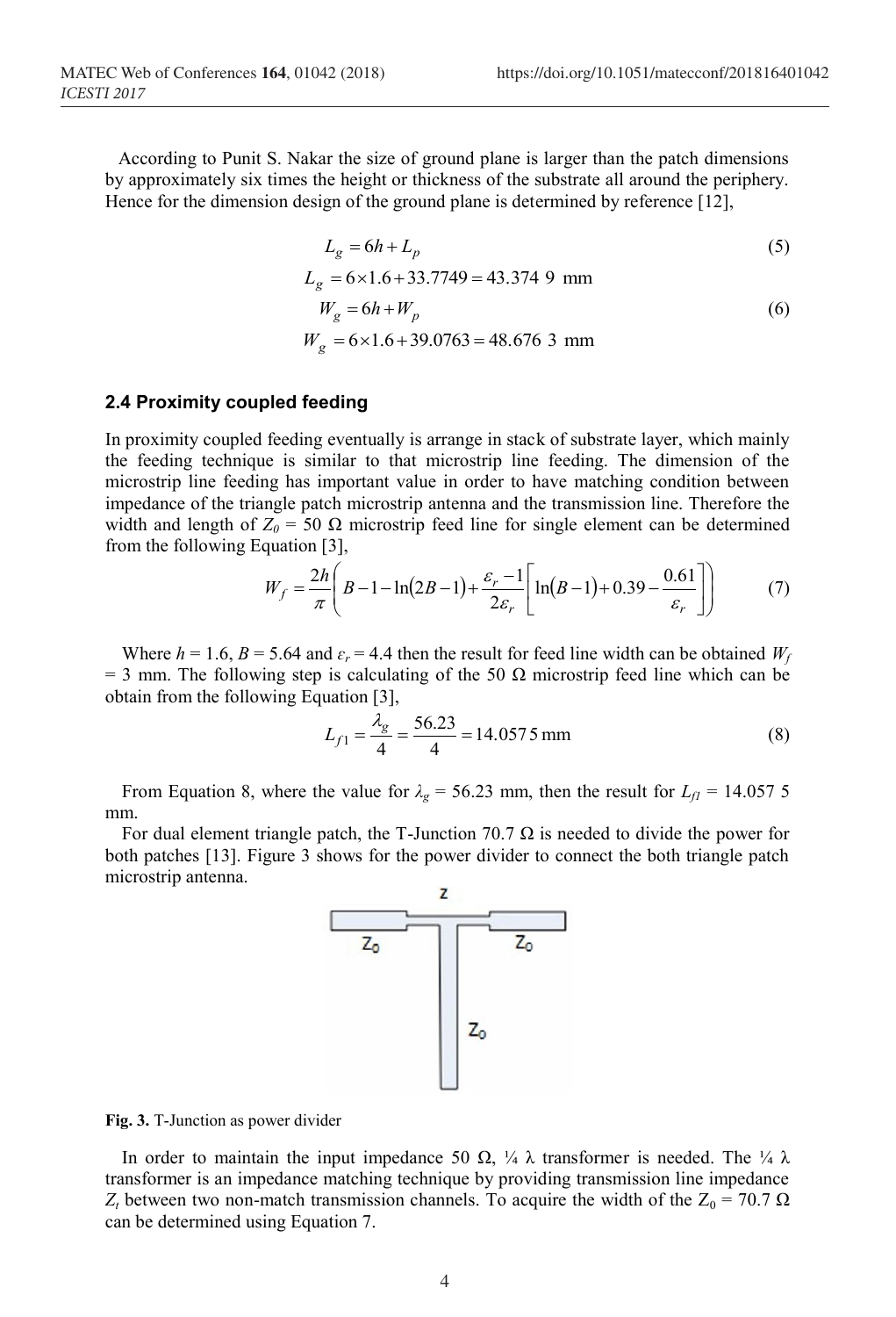$$
L_{f2} = \frac{\lambda_g}{4} = \frac{43.29}{4} = 10.8225 \text{ mm}
$$

#### **2.5 Distance between two elements**

For dual element the distance between both patches should be calculated, this is due to the electromagnetically coupled effect. Therefore, the distance between two elements can be calculated using Equation 9.

$$
d = \frac{c}{2f}
$$
(9)  

$$
d = \frac{3 \times 10^8}{2 \times 2.44 \times 10^9} = 61.4754 \text{ mm}
$$

Finally the distance between two triangle patch microstrip antenna is defined  $d = 61.475$  4 mm.

### **3 Proposed antenna**

#### **3.1 Single element triangle patch**

The single element triangle patch microstrip antenna with proximity feeding technique are shown in Figure 4.



**Fig. 4.** Single element triangular patch microstrip antenna

From the Figure 4 above, the dimension of proposed antenna for single element is given in the Table 1.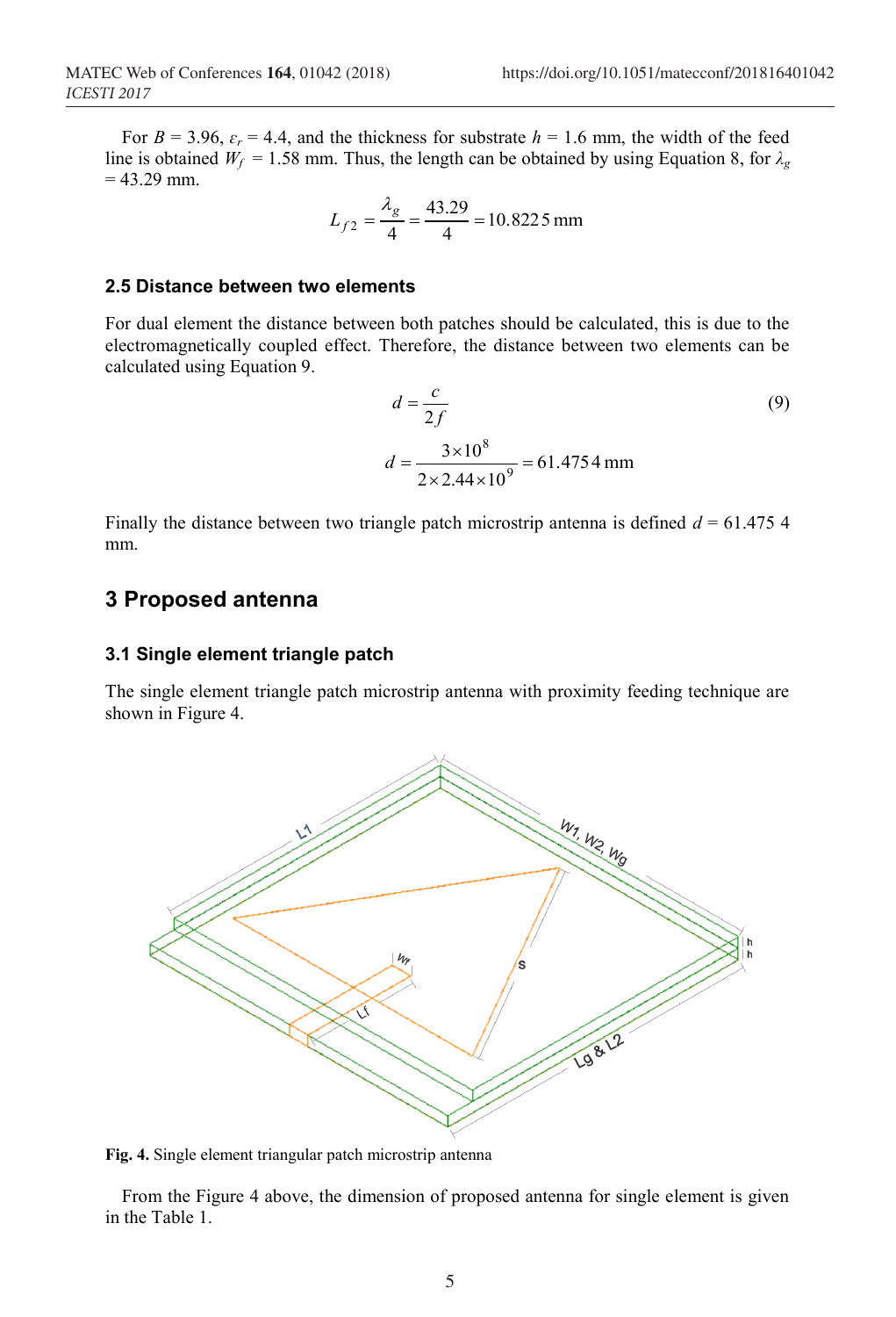| <b>rapic 1.</b> I reposed single element triangle paten. |                                      |            |  |  |  |
|----------------------------------------------------------|--------------------------------------|------------|--|--|--|
| No.                                                      | Antenna Dimension                    | Value (mm) |  |  |  |
| 1                                                        | <i>a</i> (length of triangle patch)  | 39.0763    |  |  |  |
| 2                                                        | $L_1$ (length of upper substrate)    | 43.3749    |  |  |  |
| 3                                                        | $L_2$ (length of lower substrate)    | 47.441 0   |  |  |  |
| $\overline{4}$                                           | $L_g$ (length of ground plane)       | 47.441 0   |  |  |  |
| 5                                                        | $W1$ (width of upper substrate)      | 48.6763    |  |  |  |
| 6                                                        | $W_2$ (width of lower substrate)     | 48.6763    |  |  |  |
| 7                                                        | $W_{\sigma}$ (width of ground plane) | 48.6763    |  |  |  |
| 8                                                        | $h$ (thickness of substrate)         | 1.6        |  |  |  |
| 9                                                        | $L_f$ (length of microstrip          | 16.7608    |  |  |  |
|                                                          | feedline)                            |            |  |  |  |
| 10                                                       | $W_f$ (width of microstrip           | 3.0216     |  |  |  |
|                                                          | feedline)                            |            |  |  |  |

**Table 1.** Proposed single element triangle patch.

## **3.2 Dual element triangle patch**

The following Figure 4 is shown for dual element triangle patch microstrip antenna.



**Fig. 5.** Dual element triangular patch microstrip antenna.

The dimension of Figure 5 above and include the impedance matching is given in the following Table 2.

| No.                         | Antenna Dimension                    | Value (mm) |
|-----------------------------|--------------------------------------|------------|
|                             | <i>a</i> (length of triangle patch)  | 39.0763    |
| $\mathcal{D}_{\mathcal{A}}$ | $L_1$ (length of upper substrate)    | 55.6014    |
| κ                           | $L_2$ (length of lower substrate)    | 59.6014    |
| 4                           | $L_{\rm g}$ (length of ground plane) | 59.6014    |
|                             | $W1$ (width of upper substrate)      | 110.1517   |
|                             | $W_2$ (width of lower substrate)     | 110.1517   |

**Table 2.** Proposed dual element triangle patch.

Continue on next page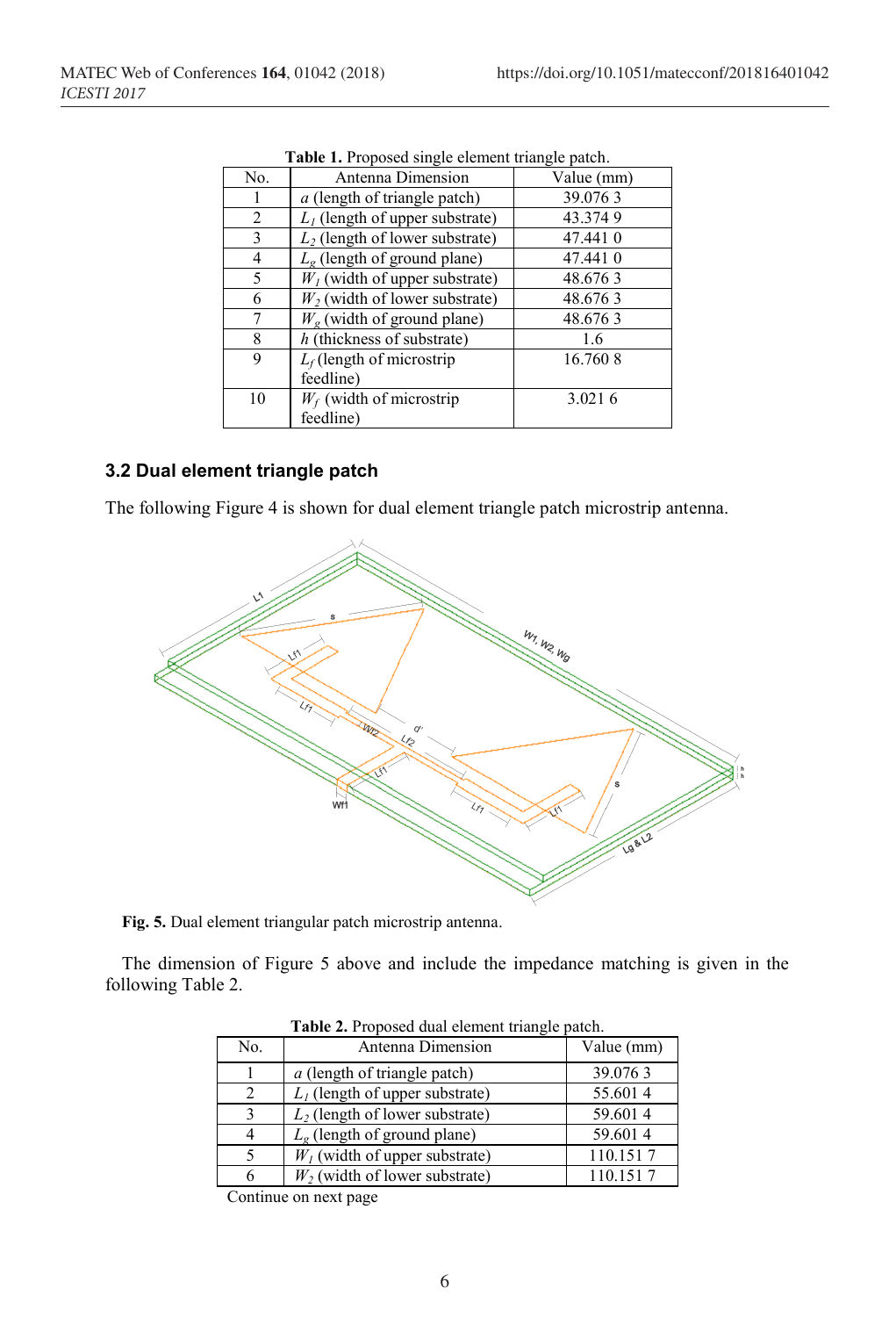| No. | Antenna Dimension                                     | Value (mm) |
|-----|-------------------------------------------------------|------------|
| 7   | $W_{\varphi}$ (width of ground plane)                 | 110.1517   |
| 8   | h (thickness of substrate)                            | 1.6        |
| 9   | $L_{fI}$ (length of microstrip feedline 50 $\Omega$ ) | 16.760 8   |
| 10  | $W_{f1}$ (width of microstrip feedline 50 $\Omega$ )  | 3.0216     |
| 11  | $L_{f2}$ (length of microstrip feedline 70,7          | 34.507     |
|     | Ω                                                     |            |
| 12  | $W_{f2}$ (width of microstrip feedline 70,7           | 1.57342    |
|     | Ω                                                     |            |
| 13  | d (distance of both patches)                          | 22.399     |

**Table 2.** Proposed dual element triangle patch (Continue).

# **4 Simulation result**

#### **4.1 Return loss**

For good result, the return loss (S11) should be less than -10 dB. In which the -10 dB is equivalent to  $VSWR > 2$ . From Figure 6 it is clear that the simulation result after optimization for single element for S11 is -31.955 6 dB at resonance frequency 2.42 GHz.



**Fig. 6.** Return loss (S11) for single element

The following Figure 7 it is depicted the return loss for dual element. After optimization the value of S11 is -24.367 2 dB at resonance frequency 2.43 4 GHz.



**Fig. 7.** Return loss (S11) for dual element.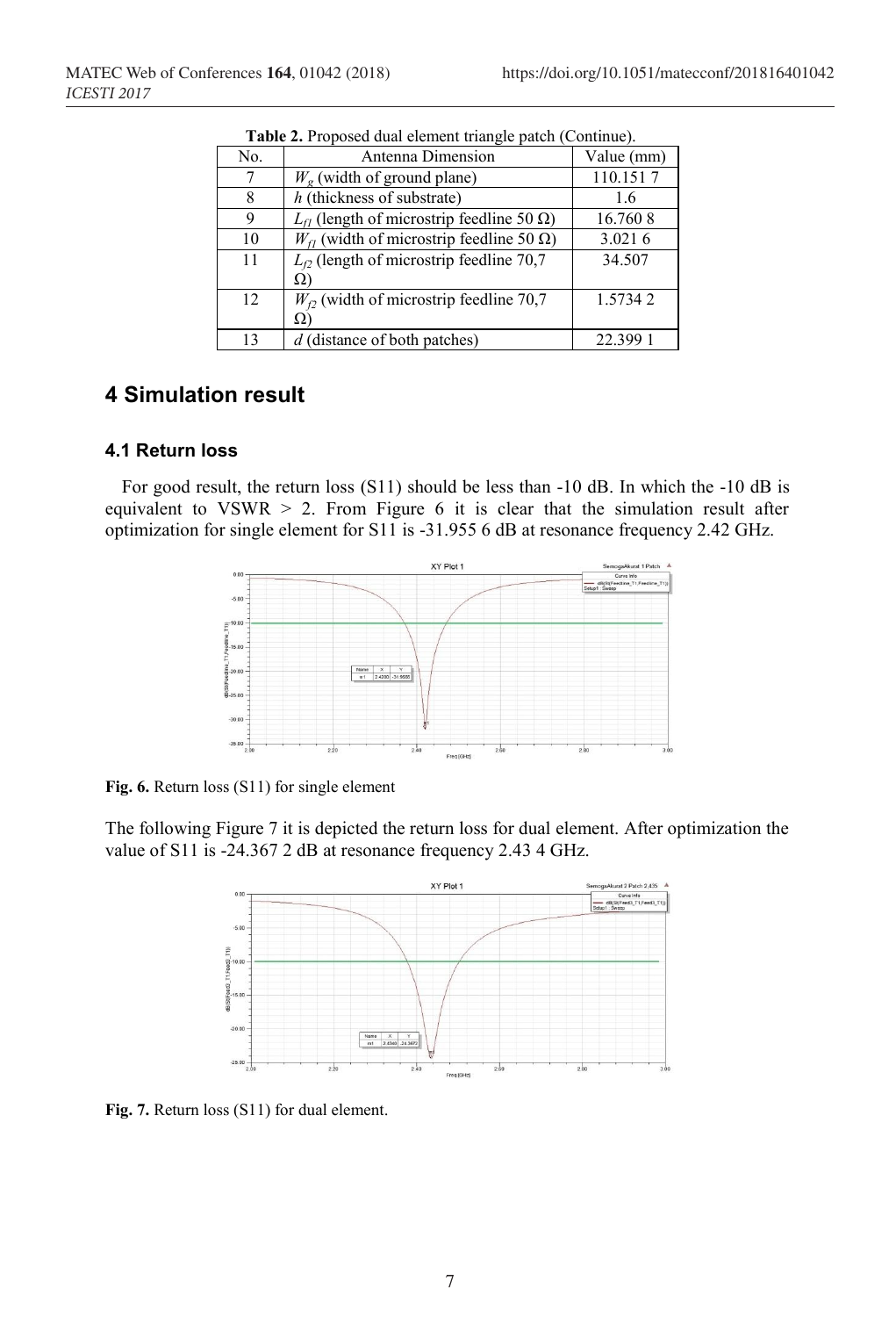#### **4.2 VSWR**

Voltage Standing Wave Ratio (VSWR) is the reflection coefficient. The VSWR for single element is presented in Figure 8, which shows the optimized simulated result for  $VSWR = 1.0518$ , which is less than 2.



**Fig. 8.** Simulated VSWR for single element.





**Fig. 9.** Simulated VSWR for dual element.

### **5 Measurement result**

#### **5.1 Return loss**

The measurement result for return loss (S11) is shown in Figure 10 for single element and Figure 11 for dual element. Both measurements were performed using vector network analyzer (VNA).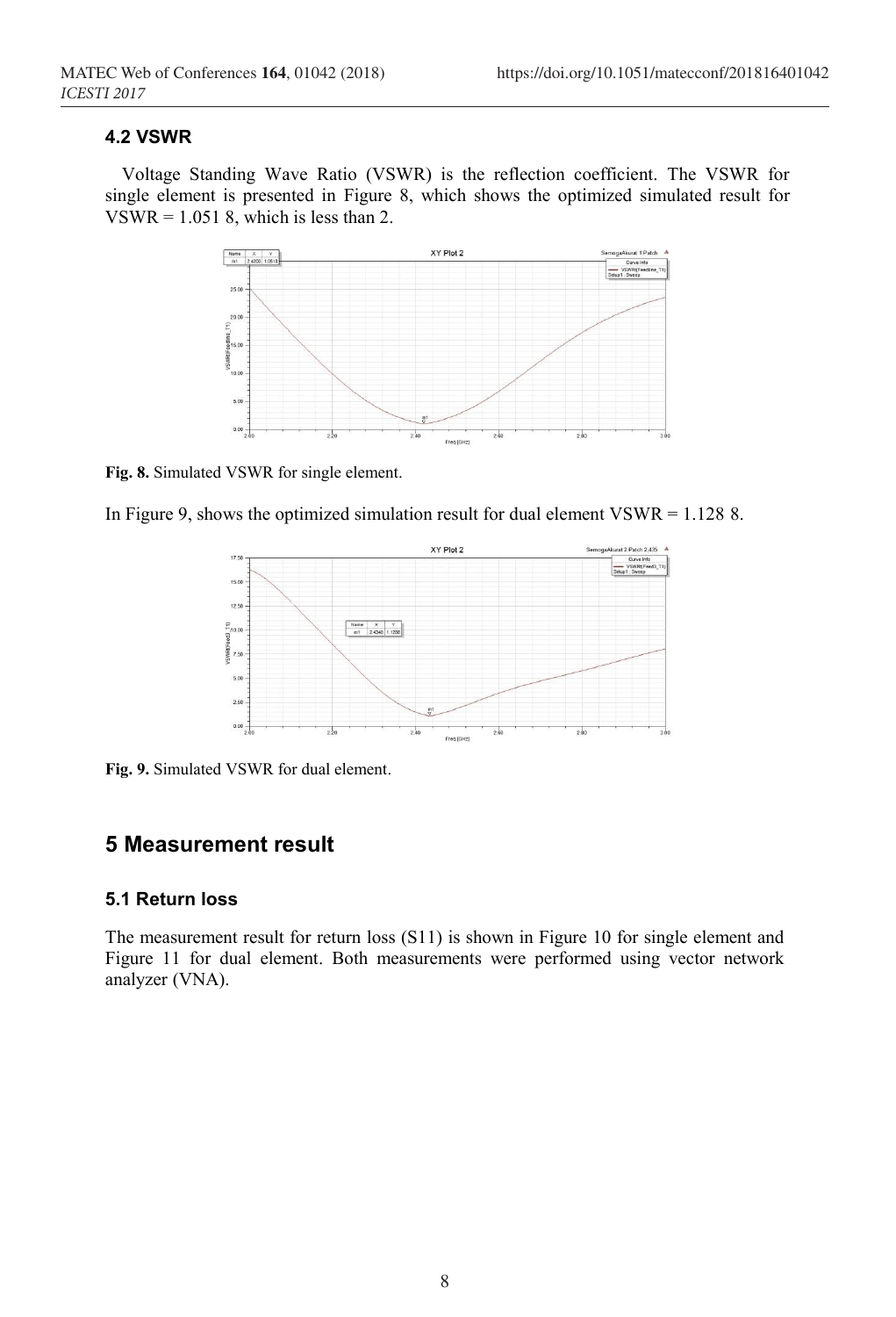

**Fig. 10.** Return loss for single patch element.

The obtained return loss for measurement in single patch is -51.913 dB at resonant frequency of 2.41 7 GHz.



**Fig. 11.** Return loss for dual patch element.

The measurement result for dual element is -48.213 8 dB at the resonant frequency of 2.46 3 GHz.

#### **5.2 VSWR**

For VSWR measurement result is shown in Figure 12 for single element and in Figure 13 for the dual element. The obtained measurement result for single and dual element is 1.005 9 and 1.007 8 respectively.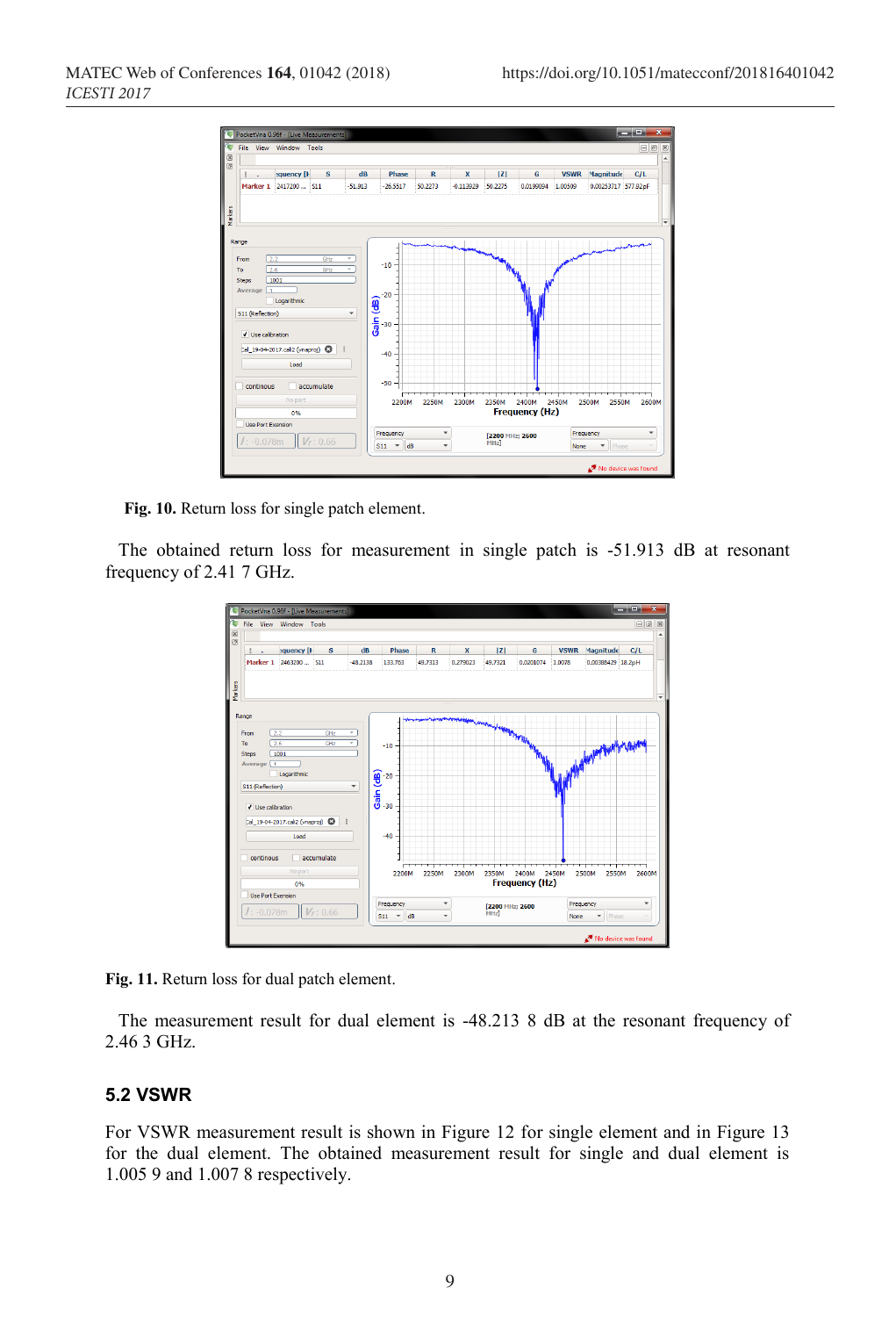

**Fig. 12.** VSWR for single patch element.



**Fig. 13.** VSWR for dual patch element.

#### **5.3 Bandwidth**

Bandwidth of antenna is capability of an antenna to cope range of frequency within the antenna operation frequency, which is less than -10 dB return loss value. The following Figure 14 and Figure 15 show the bandwidth result for single and dual triangle patch antenna.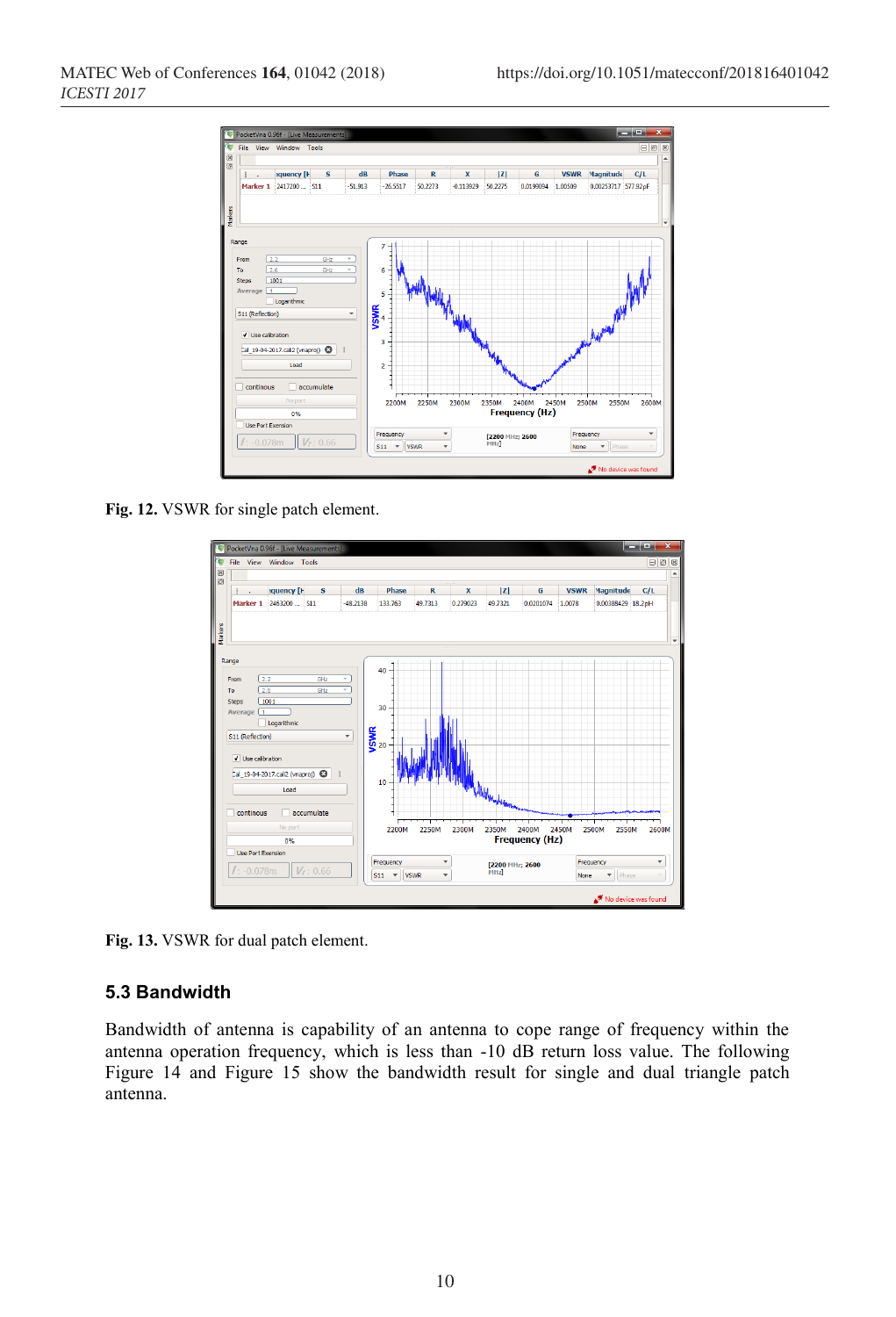

**Fig. 14.** Bandwidth for single patch element.



**Fig. 15.** Bandwidth for dual patch element.

From both figure above, it can be explained that the bandwidth for single element span from 2.372 GHz to 2.456 GHz. In which the bandwidth reaches 84 MHz. In other hand for dual element has range from 2.414 GHz until 2.525 GHz, so that the result is 111 MHz.

#### **5.4 Comparison**

The design of single and dual triangle patch microstrip antenna utilizing proximity coupled feeding technique is compared to the single and dual triangle antenna which is used the coaxial probe feeding technique. The result of the comparison is shown in Table 3.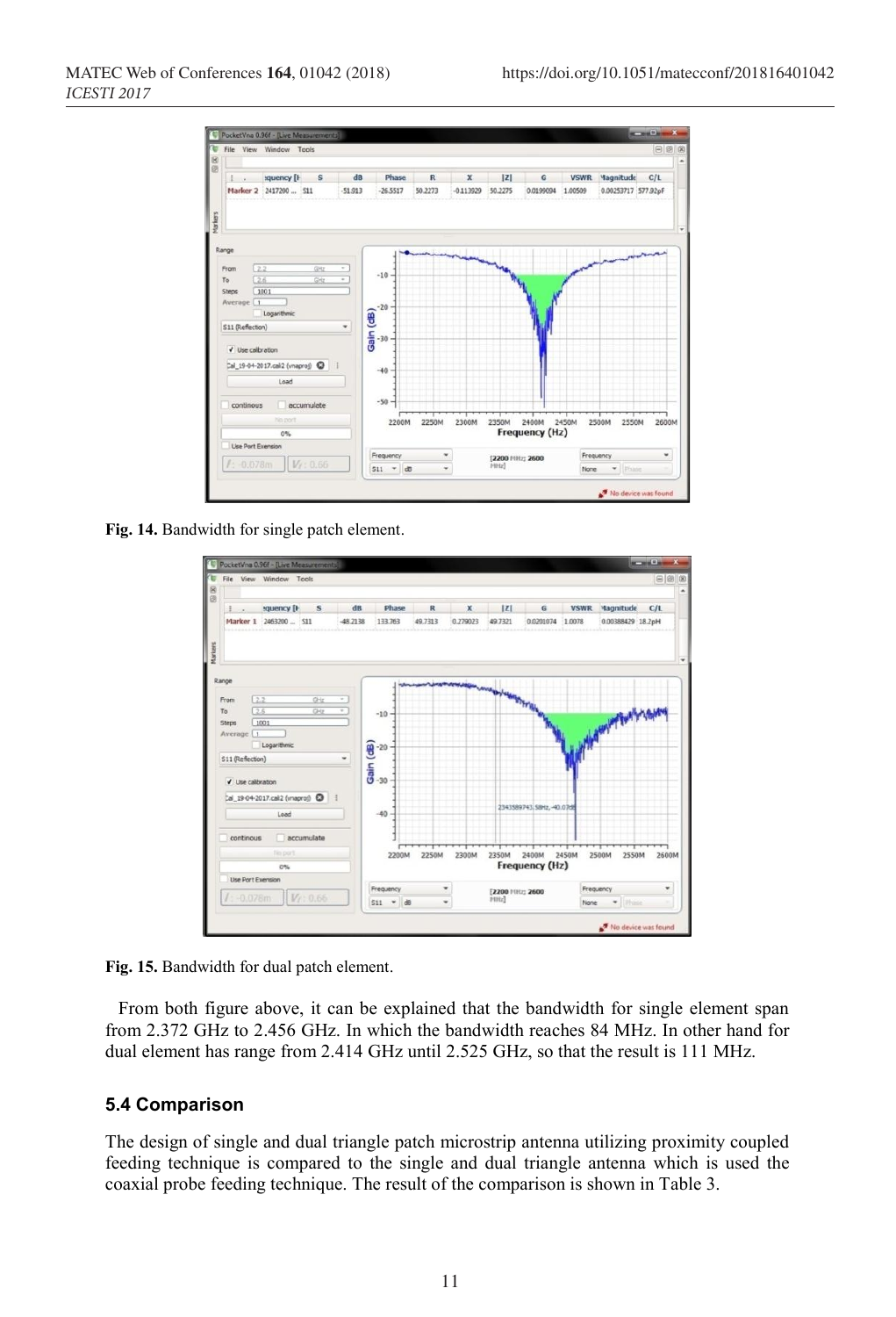| Parameters                      | Single Element |           | Dual Element  |            |  |  |
|---------------------------------|----------------|-----------|---------------|------------|--|--|
|                                 | Coaxial Probe  | Proximity | Coaxial Probe | Proximity  |  |  |
| Return<br>Loss(dB)              | $-15.93$       | $-51.913$ | $-19.31$      | $-48.2138$ |  |  |
| <b>VSWR</b>                     | 1.294          | 1.0059    | 1.24          | 1.0078     |  |  |
| Bandwidth<br>(MHz)              | 42             | 84        | 28            | 111        |  |  |
| Resonance<br>Frequency<br>(GHz) | 2.537          | 2.417     | 2.537         | 2.463      |  |  |

**Table 3.** Comparison between proximity and coaxial probe feeding.

#### **5.5 Fabrication design**

The single and dual triangle patch microstrip antenna using proximity coupled feeding technique has been fabricated on a substrate material FR-4, which is shown in Figure 16 and Figure 17 respectively.



**Fig. 16.** Single triangle patch.





# **6 Conclusion**

Finally single and dual element triangle patch microstrip antenna is fabricated and presented. The both proposed antenna is suitable for WLAN 2.4 GHz application. The both fabricated antenna has good performance and almost perfectly impedance matching. It can be concluded that the parameter result of proximity coupled feeding techniques has better performance compare to the coaxial feeding techniques.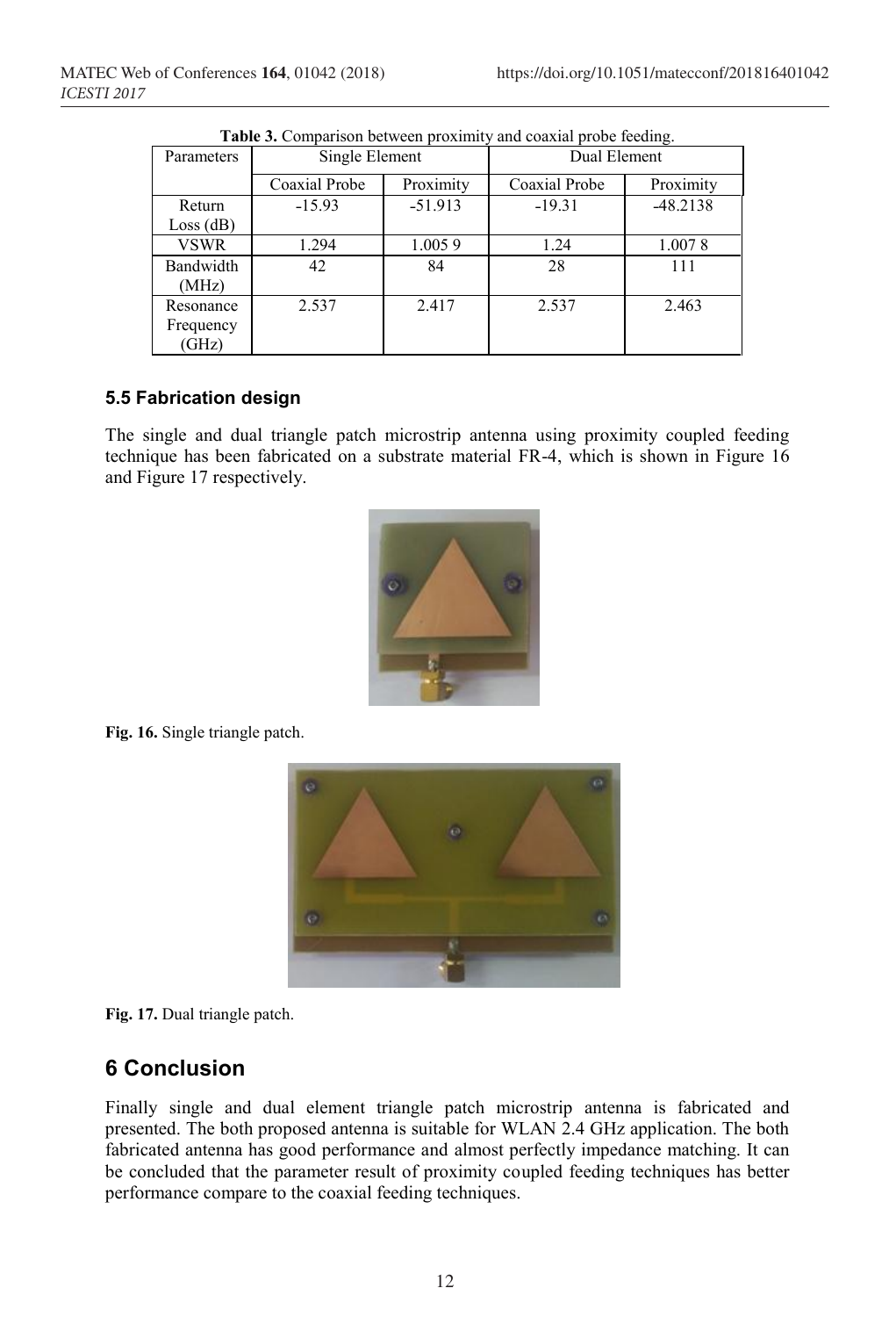Author gratefully thank to National Institute of Technology (ITN) Malang, for their support in funding this research. We also would like to express our gratitude to the head of Telecommunication Laboratory, for their contribution during measurement.

# **References**

- 1. D. Singh, K.A. Gupta, R.K. Prasad, Design and Analysis of C-Shaped Microstrip Patch Antenna for Wideband Application. In: *Proceedings of the Conference on Advances in Communication and Control Systems-2013 (CAC2S)*. USA : Atlantis Press (2013). pp. 425–428. https://www.atlantis-press.com/proceedings/cac2s-13/6349
- 2. G. Kumar, K.P. Ray. *Broadband microstrip antennas*, USA: Artech House, Inc. (2005). pp. 3–4. https://books.google.co.id/books/about/Broadband\_Microstrip\_Antennas.html?id=wfl8 4429CsEC&redir\_esc=y
- 3. C.A. Balanis. *Antenna theory analysis and design*. 3rd edition. USA: John Willey and Sons (2005). p. 811. https://books.google.co.id/books?id=iFEBCgAAQBAJ&printsec=frontcover&dq=Ante nna+Theory+Analysis+and+Design&hl=en&sa=X&ved=0ahUKEwj674m10\_7YAhV CuY8KHRFsBqwQ6AEIKDAA#v=onepage&q=Antenna%20Theory%20Analysis%2 0and%20Design&f=false.
- 4. K.P. Kumar, K.S. Rao, T. Sumanth, N.M. Rao, R.A. Kumar, Y. Harish. *IJARCCE*, **2**, 2:1276–1281 (2013). https://www.ijarcce.com/upload/february/29- Effect%20of%20feeding%20-tallurisumanth.pdf.
- 5. S. Sotyohadi, S.H. Pramono, M. Sarosa. Design and fabrication of "Ha" shape-slot microstrip antenna for WLAN 2.4 GHz. In: *Proceedings of Second International Conference on Electrical Systems, Technology and Information 2015 (ICESTI 2015)*. F. Pasila, Y. Tanoto, R. Lim, M. Santoso, N. Pah (Eds). Singapore: Springer (2015). pp. 383–391. https://link.springer.com/chapter/10.1007/978-981-287-988-2\_41#citeas
- 6. H.K. Varshney, M. Kumar, A.K. Jaiswal, R. Saxena, K. Jaiswal. *IJCET*, **4**,3(2014). http://inpressco.com/wp-content/uploads/2014/05/Paper391418-14231.pdf.
- 7. A. Gupta. *Design and fabrication of dual and triple band microstrip patch antenna using proximity coupling for wireless application*. [Thesis]. Thapar Universiti, Patiala, India (2012). p. 19.

http://dspace.thapar.edu:8080/jspui/bitstream/10266/1858/3/1858.pdf

- 8. V.V.Khairnar, B.V.Kadam, K.R.Khandagle. *Design of equilateral triangular microstrip patch antenna with co-axial feeding technique*. International Conference on Recent Trends in engineering & Technology - 2013(ICRTET'2013) (Kodaikanal, India, 2013). Special Issue of International Journal of Electronics, Communication & Soft Computing Science & Engineering:37–39 (2013). http://www.ijecscse.org/papers/Special%20Issue%202013/Design%20of%20Equilatera l%20Triangular%20Microstrip%20Patch%20Antenna%20with%20Coaxial%20Feeding%20Technique.pdf
- 9. R.K. Vishwakarma, J.A. Ansari, M.K. Meshram. *Indian Journal of Radio Space Physics*, **35**:293–296 (2006). http://www.scirp.org/(S(351jmbntvnsjt1aadkposzje))/reference/ReferencesPapers.aspx ?ReferenceID=1846481
- 10. Y.S.H. Khraisat, M.M. Olaimat, S.N. Abdel-Razeq. *Applied Physics Research*, **4**, 2: 75–81(2012).

http://www.ccsenet.org/journal/index.php/apr/article/viewFile/13750/11280.

11. P. Arunagiri, C.N. Kumar, K. Adhavan. *IJRASET*, **4**, IV:88–92 (2016). https://www.ijraset.com/fileserve.php?FID=4397.